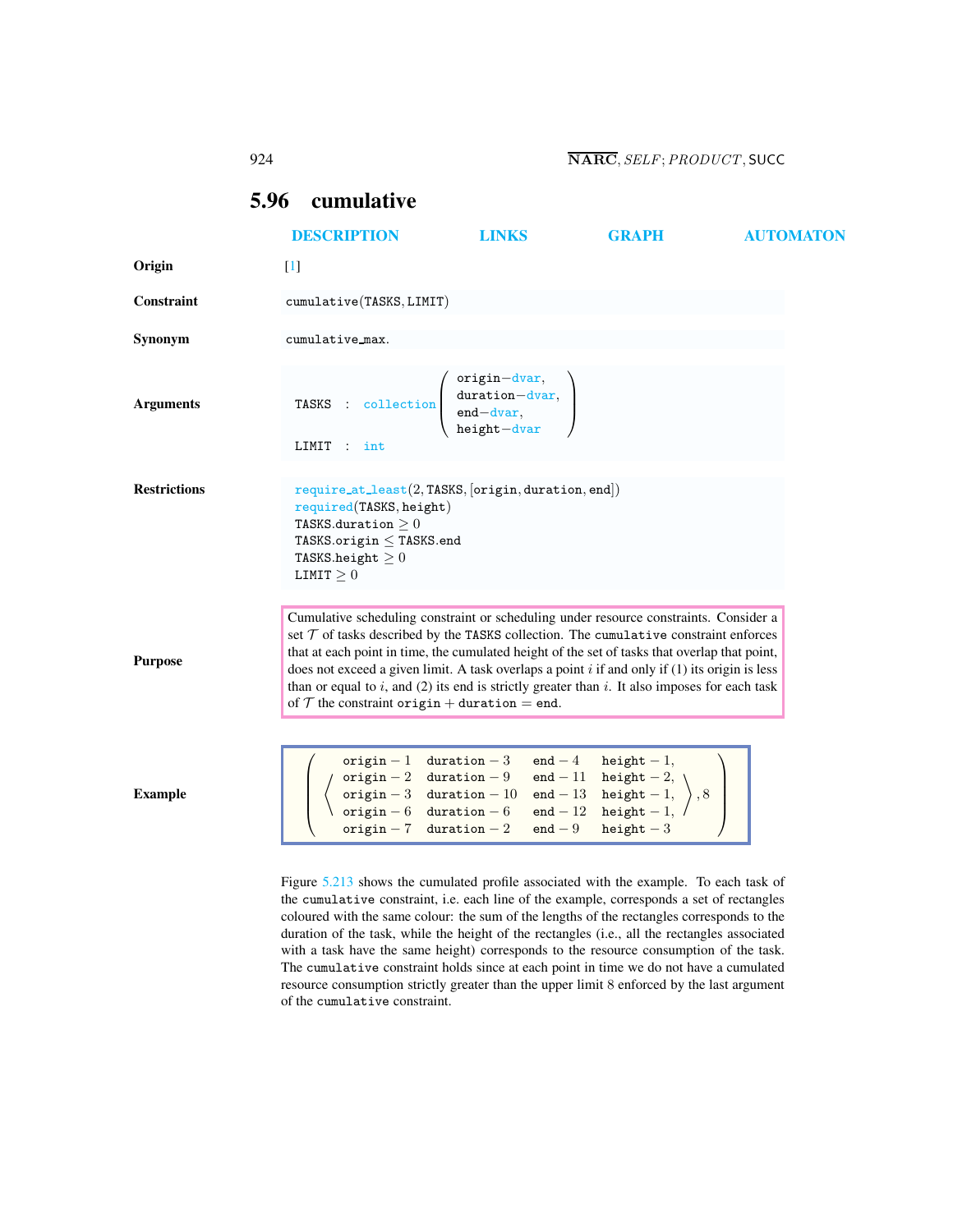

<span id="page-1-0"></span>Figure 5.213: Resource consumption profile corresponding to the five tasks of the Example slot (note that the vertical position of a task does not really matter but is only used for displaying the contribution of a task to the resource consumption profile)

| All solutions | Figure 5.214 gives all solutions to the following non ground instance of the cumulative<br>constraint:         |
|---------------|----------------------------------------------------------------------------------------------------------------|
|               | $O_1 \in [1, 5], D_1 \in [4, 4], E_1 \in [1, 9], H_1 \in [2, 6],$                                              |
|               | $O_2 \in [2, 7], D_2 \in [6, 6], E_2 \in [1, 9], H_2 \in [3, 3],$                                              |
|               | $O_3 \in [3,6], D_3 \in [3,6], E_3 \in [1,9], H_3 \in [1,2],$                                                  |
|               | $O_4 \in [1, 8], D_4 \in [2, 3], E_4 \in [1, 9], H_4 \in [3, 4],$                                              |
|               | cumulative( $\langle O_1 D_1 E_1 H_1 I, O_2 D_2 E_2 H_2 2, O_3 D_3 E_3 H_3 3, O_4 D_4 E_4 H_4 4 \rangle, 5$ ). |

|  | n | ю | u |
|--|---|---|---|
|  |   |   |   |

 $\textbf{Typical}$  |TASKS| > 1  $range(TASKS.origin) > 1$  $range(TASKS.duration) > 1$  $range(TASKS.end) > 1$  $range(TASKS.height) > 1$ TASKS.duration  $>0$ TASKS.height  $> 0$ LIMIT <sum(TASKS.height)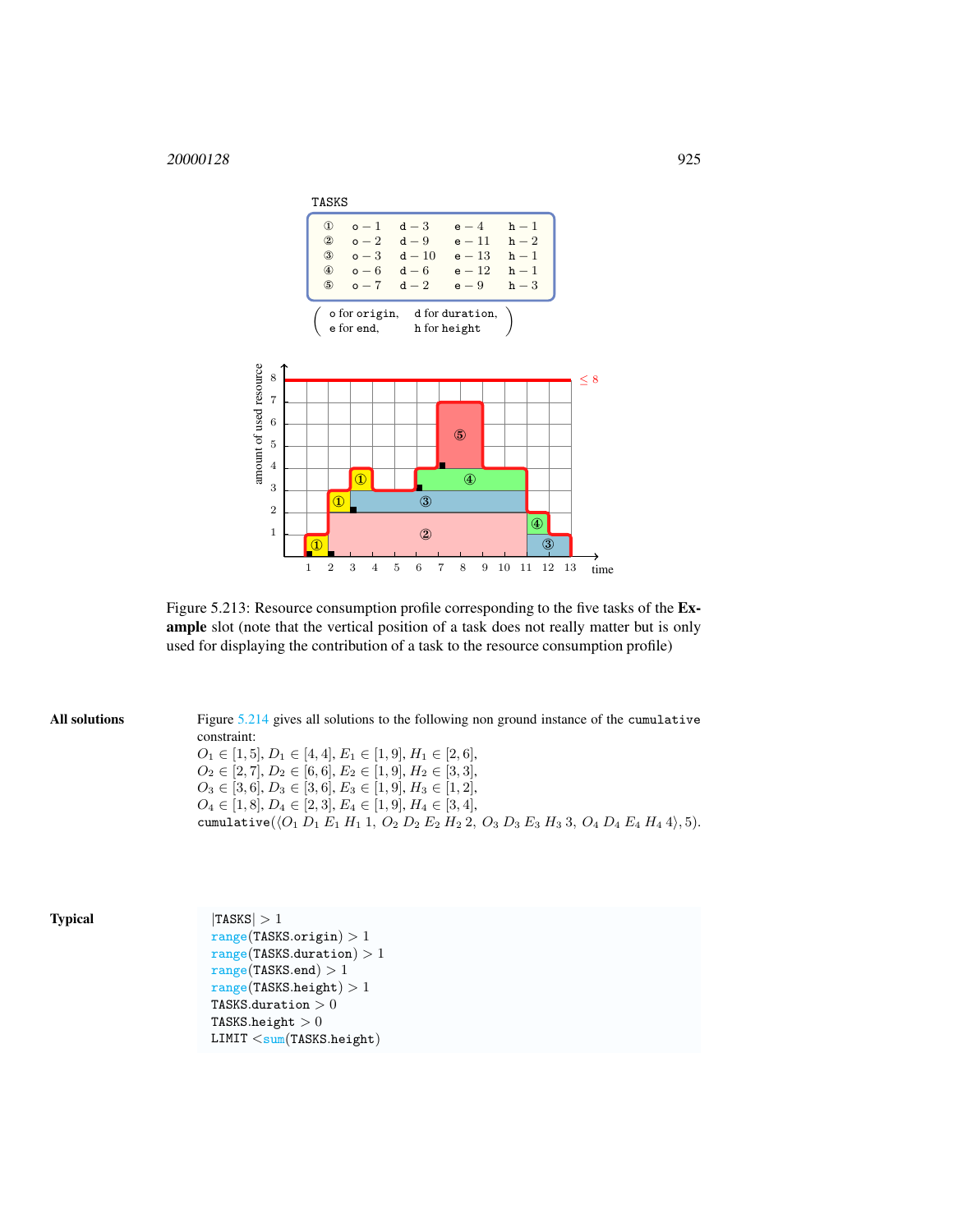

<span id="page-2-0"></span>Figure 5.214: All solutions corresponding to the non ground example of the cumulative constraint of the All solutions slot

| <b>Symmetries</b> | • Items of TASKS are permutable.                                                                                                              |
|-------------------|-----------------------------------------------------------------------------------------------------------------------------------------------|
|                   | • TASKS duration can be decreased to any value $> 0$ .                                                                                        |
|                   | • TASKS height can be decreased to any value $> 0$ .                                                                                          |
|                   | • One and the same constant can be added to the origin and end attributes of all<br>items of TASKS.                                           |
|                   | • LIMIT can be increased.                                                                                                                     |
| Arg. properties   |                                                                                                                                               |
|                   | Contractible wrt. TASKS.                                                                                                                      |
| <b>Usage</b>      | The cumulative constraint occurs in most resource scheduling problems where one has<br>to deal with renewable and/or non-renewable resources: |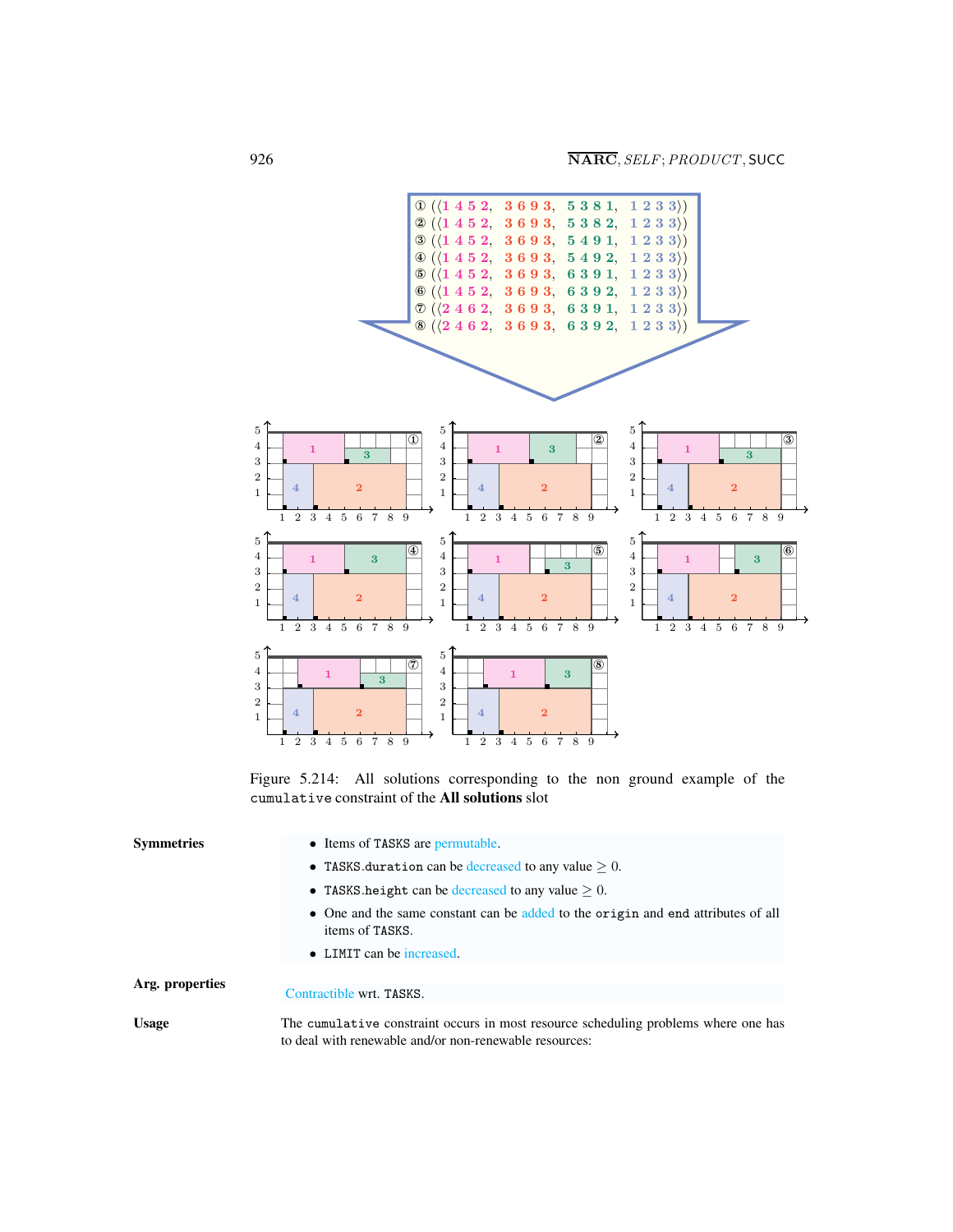#### <sup>20000128</sup> 927

- *Renewable resources* typically correspond to machines or persons, and tasks require such resources during all their execution (i.e. a resource starts to be used at the beginning of the task and is released at the end of the task). This means that, once a task has finished its work, the resource it was using is available for other tasks. Tasks are defined by their *origin*, *duration*, *end* and *resource consumption* and can not be interrupted. When the duration and resource consumption are not fixed tasks can be defined by their *load*, i.e. the product of their duration and resource consumption. To express the dependency between a non-fixed duration/resource consumption of a task with another decision variable (e.g., to state that the duration of a task depends on its start) one can use the element constraint where the decision variable corresponds to the index argument of the element constraint.
- *Non renewable resources* typically correspond to stock or money, i.e., resources that do not come back when a task finishes to use them. In this context the cumulative constraint is used for modelling producer-consumer problems, i.e. problems where a first set of tasks produces a non-renewable resource, while a second set of tasks consumes this resource so that a limit on the minimum or the maximum stock at each instant is imposed.

The cumulative constraint is also used as a necessary condition for non-overlapping rectangles (see the diffn constraint).

**Remark** In the original cumulative constraint of **[CHIP](http://www.cosytec.com)** the LIMIT parameter was a domain variable corresponding to the *maximum peak of the resource consumption profile*. Given a fixed time frame, this variable could be used as a cost in order to directly minimise the maximum resource consumption peak. Fixing this variable is potentially dangerous since it imposes the maximum peak *to be equal to a given target value*.

> Some systems like Ilog CP Optimizer also assume that a zero-duration task overlaps a point  $i$  if and only if (1) its origin is less than or equal to  $i$ , and (2) its end is greater than or equal to  $i$ . Under this definition, the height of a zero-duration task is also taken into account in the resource consumption profile.

> Note that the concept of cumulative is *different* from the concept of rectangles non-overlapping even though, most of the time, each task of a ground solution to a cumulative constraint is simply drawn as a single rectangle. As illustrated by Figure 5.266, this is in fact not always possible (i.e., some rectangles may need to be broken apart). In fact the cumulative constraint is only a necessary condition for rectangles non-overlapping (see Figure 5.265 and the corresponding explanation in the Algorithm slot of the diffn constraint).

In [MiniZinc](http://www.minizinc.org/) (http://www.minizinc.org/) the tasks of a cumulative constraint have no end attribute.

Algorithm The first filtering algorithms were related to the notion of compulsory part of a task [250]. They compute a cumulated resource profile of all the compulsory parts of the tasks and prune the origins of the tasks with respect to this profile in order to not exceed the resource capacity. These methods are sometimes called *time tabling*. Even though these methods are quite local, i.e., a task has a non-empty compulsory part only when the difference between its latest start and its earliest start is strictly less than its duration, it scales well and is there-fore widely used. Later on, more global algorithms<sup>[5](#page-3-0)</sup> based on the resource consumption of

<span id="page-3-0"></span> ${}^{5}$ Even though these more global algorithms usually can prune more early in the search tree, these algorithms do not catch all deductions derived from the cumulated resource profile of compulsory parts.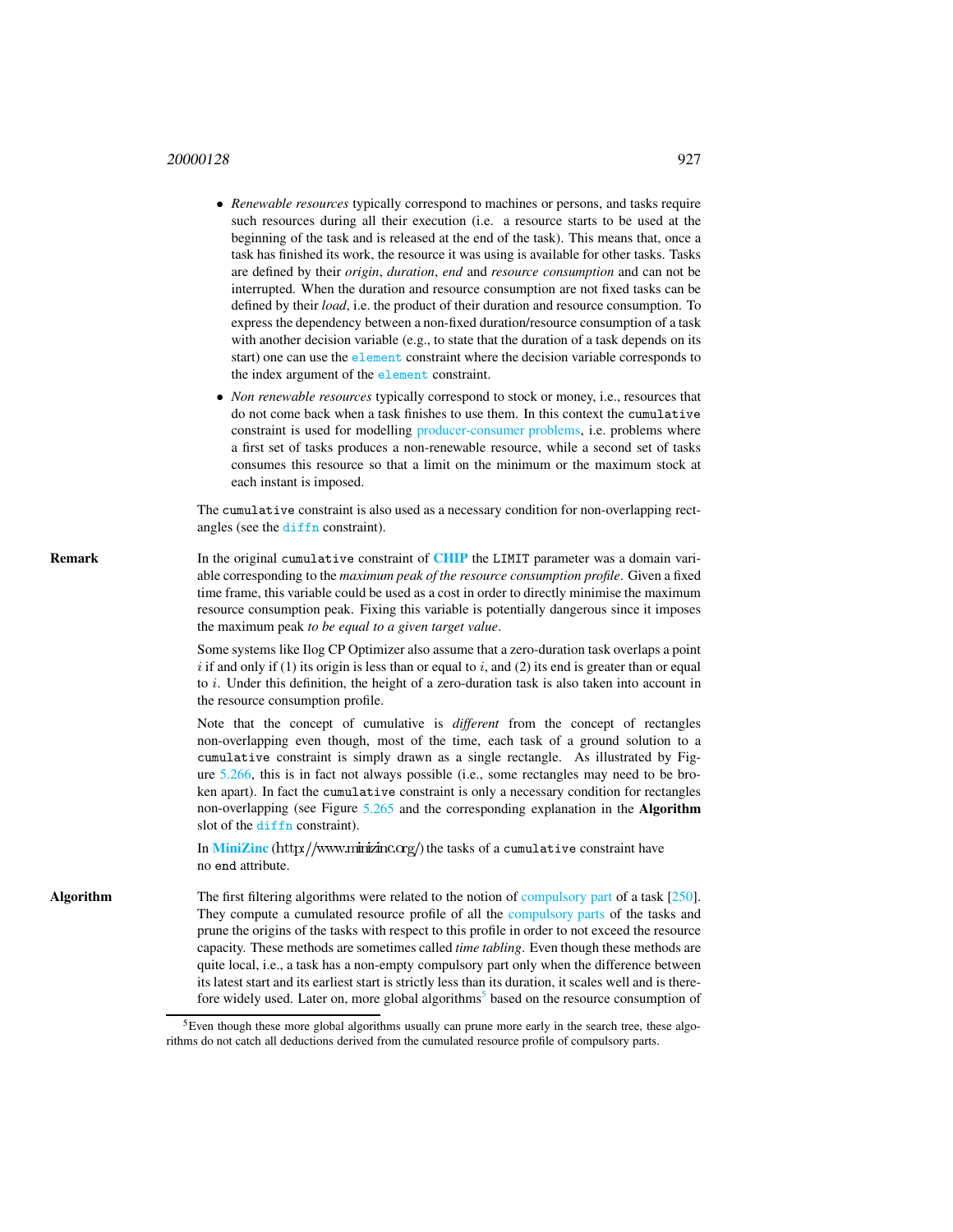the tasks on specific intervals were introduced [154, 103, 265]. A popular variant, called *edge finding*, considers only specific intervals [283]. An efficient implementation of edge finding in  $O(kn \log n)$ , where k is the number of distinct task heights and n is the number of tasks, based on a specific data structure, so called a *cumulative* Φ-*tree* [435], is provided in  $[434]$ . When the number of distinct task heights k is not small, a usually almost faster implementation in  $O(n^2)$  is described in [230]. A  $O(n^2 \log n)$  filtering algorithm based on tasks that can not be the earliest (or not be the latest) is described in [375].

Within the context of linear programming, the reference [216] provides a relaxation of the cumulative constraint.

A necessary condition for the cumulative constraint is obtained by stating a disjunctive constraint on a subset of tasks  $\mathcal T$  such that, for each pair of tasks of  $\mathcal T$ , the sum of the two corresponding minimum heights is strictly greater than LIMIT. This can be done by applying the following procedure:

- Let h be the smallest minimum height strictly greater than  $\lfloor \frac{LIMIT}{2} \rfloor$  of the tasks of the cumulative constraint. If no such task exists then the procedure is stopped without stating any disjunctive constraint.
- Let  $\mathcal{T}_h$  denote the set of tasks of the cumulative constraint for which the minimum height is greater than or equal to h. By construction, the tasks of  $\mathcal{T}_h$  cannot overlap. But we can possibly add one more task as shown by the next step.
- When it exists, we can add one task that does not belong to  $\mathcal{T}_h$  and such that its minimum height is strictly greater than LIMIT  $-h$ . Again, by construction, this task cannot overlap all the tasks of  $\mathcal{T}_h$ .

When the tasks are involved in several cumulative constraints more sophisticated methods are available for extracting disjunctive constraints [17, 16].

In the context where, both the duration and height of all the tasks are fixed, [37] provides two kinds of additional filtering algorithms that are especially useful when the slack  $\sigma$  (i.e., the difference between the available space and the sum of the surfaces of the tasks) is very small:

- The first one introduces bounds for the so called *cumulative longest hole problem*. Given an integer  $\epsilon$  that does not exceed the resource limit, and a subset of tasks  $\mathcal{T}'$  for which the resource consumption is a most  $\epsilon$ , the *cumulative longest hole problem* is to find the largest integer  $lmax_{\sigma}^{\epsilon}(T')$  such that there is a cumulative placement of maximum height  $\epsilon$  involving a subset of tasks of  $\mathcal{T}'$  where, on one interval  $[i, i + lmax_{\sigma}^{\epsilon}(\mathcal{T}') - 1]$  of the cumulative profile, the area of the empty space does not exceed  $\sigma$ .
- The second one used dynamic programming for filtering so called *balancing knapsack constraints*. When the slack is 0, such constraints express that the total height of tasks ending at instant  $i$  must equal the total height of tasks starting at instant  $i$ . Such constraints can be generalised to non-zero slack.

Systems cumulativeMax in [Choco](http://choco.emn.fr/), cumulative in [Gecode](http://www.gecode.org/), cumulative in [JaCoP](http://www.jacop.eu/), cumulative in [MiniZinc](http://www.g12.cs.mu.oz.au/minizinc/), cumulative in [SICStus](http://www.sics.se/sicstus/).

<span id="page-4-0"></span>See also assignment dimension added: coloured cumulatives *(sum of* task heights *replaced by number of distinct* colours*, assignment dimension added)*, cumulatives *(negative* heights *allowed and assignment dimension added)*.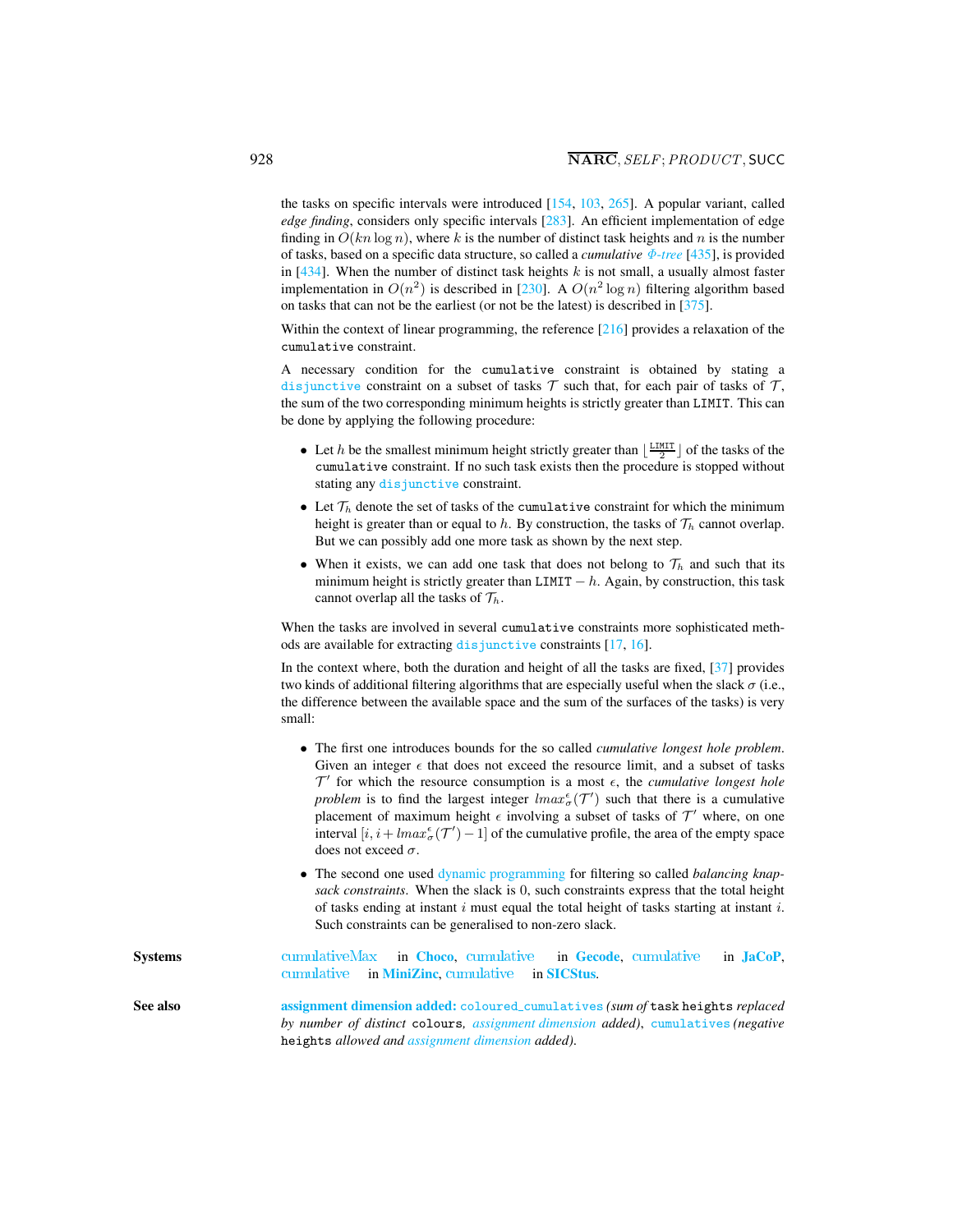## <sup>20000128</sup> 929

|                    | common keyword:<br>calendar (scheduling constraint),<br>coloured_cumulative(resource constraint, sum of task heights replaced<br>by number of distinct values), coloured_cumulatives (resource constraint),<br>cumulative_convex(resource constraint, task defined by a set of points),<br>cumulative_product (resource constraint, sum of task heights replaced by product<br>of task heights), cumulative_with_level_of_priority(resource constraint, a<br>cumulative constraint for each set of tasks having a priority less than or equal to a<br>given threshold). |  |  |  |  |
|--------------------|-------------------------------------------------------------------------------------------------------------------------------------------------------------------------------------------------------------------------------------------------------------------------------------------------------------------------------------------------------------------------------------------------------------------------------------------------------------------------------------------------------------------------------------------------------------------------|--|--|--|--|
|                    | generalisation: cumulative_two_d(task replaced by rectangle with a height).                                                                                                                                                                                                                                                                                                                                                                                                                                                                                             |  |  |  |  |
|                    | implied by: diffn (cumulative is a neccessary condition for each dimension of the<br>diffn constraint).                                                                                                                                                                                                                                                                                                                                                                                                                                                                 |  |  |  |  |
|                    | related: lex_chain_less, lex_chain_lesseq(lexicographic ordering on the origins of<br>tasks, rectangles, ), ordered_global_cardinality (controlling the shape of the<br>cumulative profile for breaking symmetry).                                                                                                                                                                                                                                                                                                                                                      |  |  |  |  |
|                    | soft variant: soft_cumulative.                                                                                                                                                                                                                                                                                                                                                                                                                                                                                                                                          |  |  |  |  |
|                    | specialisation: atmost (task replaced by variable), bin_packing(all tasks have a<br>duration of 1 and a fixed height), disjunctive (all tasks have a height of 1),<br>multi_inter_distance(all tasks have the same duration equal to DIST and the same<br>height <i>equal</i> to $1$ ).                                                                                                                                                                                                                                                                                 |  |  |  |  |
|                    | used in graph description: sum_ctr.                                                                                                                                                                                                                                                                                                                                                                                                                                                                                                                                     |  |  |  |  |
| <b>Keywords</b>    | <b>characteristic of a constraint:</b> core, automaton, automaton with array of counters.                                                                                                                                                                                                                                                                                                                                                                                                                                                                               |  |  |  |  |
|                    | complexity: sequencing with release times and deadlines.                                                                                                                                                                                                                                                                                                                                                                                                                                                                                                                |  |  |  |  |
|                    | <b>constraint type:</b> scheduling constraint, resource constraint, temporal constraint.                                                                                                                                                                                                                                                                                                                                                                                                                                                                                |  |  |  |  |
|                    | linear programming.<br>filtering:<br>dynamic programming.<br>compulsory part,<br>cumulative longest hole problems, Phi-tree.                                                                                                                                                                                                                                                                                                                                                                                                                                            |  |  |  |  |
|                    | modelling: zero-duration task.                                                                                                                                                                                                                                                                                                                                                                                                                                                                                                                                          |  |  |  |  |
|                    | problems: producer-consumer.                                                                                                                                                                                                                                                                                                                                                                                                                                                                                                                                            |  |  |  |  |
|                    | puzzles: squared squares.                                                                                                                                                                                                                                                                                                                                                                                                                                                                                                                                               |  |  |  |  |
| Cond. implications | cumulative(TASKS, LIMIT)<br>with TASKS.height $>0$                                                                                                                                                                                                                                                                                                                                                                                                                                                                                                                      |  |  |  |  |

implies coloured cumulative(TASKS : TASKS, LIMIT : LIMIT).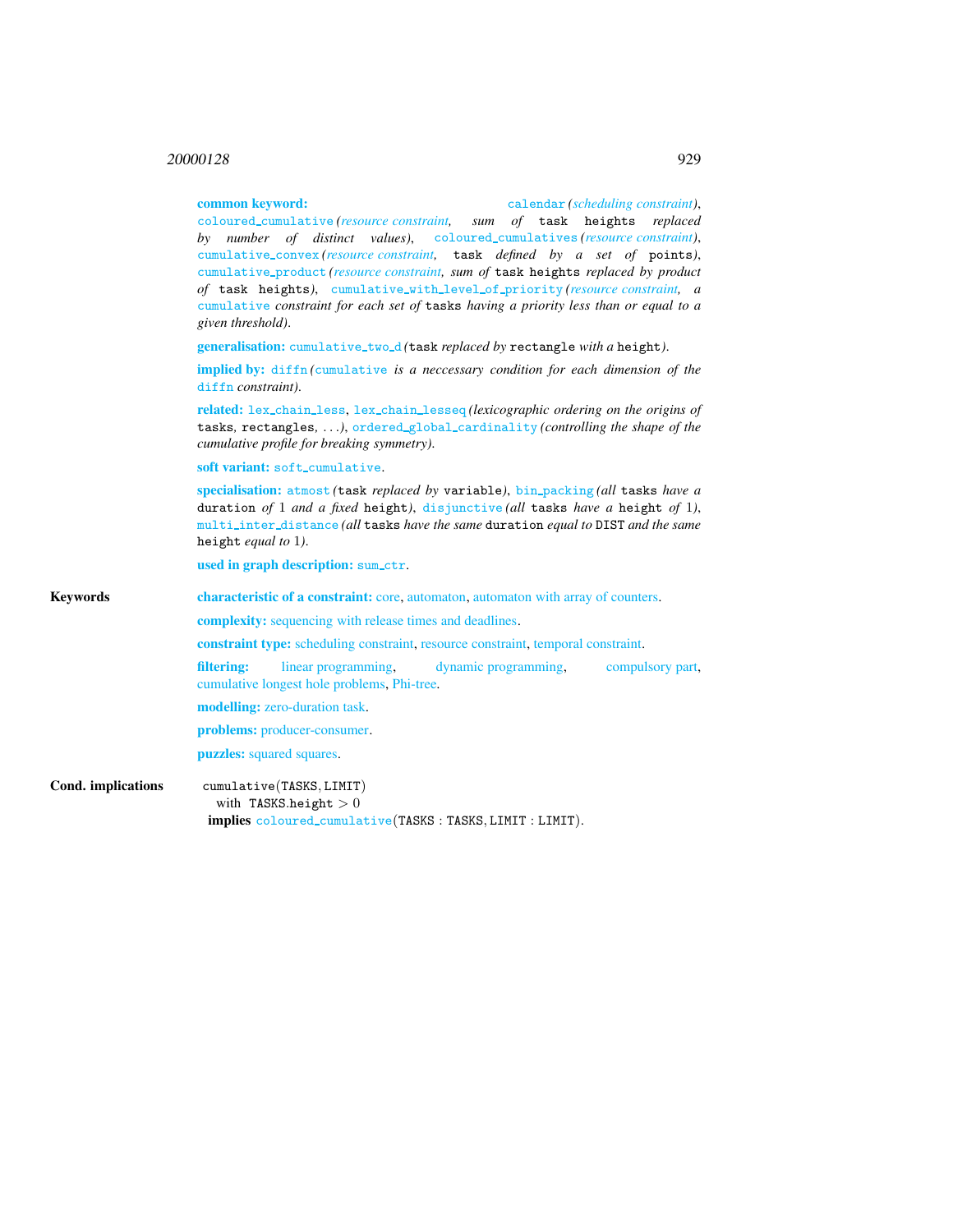| Arc input $(s)$       | <b>TASKS</b>                                                                                                                                                                                                                                                                                                                                                                                                                                                                                                                                    |  |  |
|-----------------------|-------------------------------------------------------------------------------------------------------------------------------------------------------------------------------------------------------------------------------------------------------------------------------------------------------------------------------------------------------------------------------------------------------------------------------------------------------------------------------------------------------------------------------------------------|--|--|
| Arc generator         | $SELF \mapsto$ collection(tasks)                                                                                                                                                                                                                                                                                                                                                                                                                                                                                                                |  |  |
| Arc arity             | 1                                                                                                                                                                                                                                                                                                                                                                                                                                                                                                                                               |  |  |
| Arc constraint $(s)$  | $tasks.origin + tasks.duration = tasks.end$                                                                                                                                                                                                                                                                                                                                                                                                                                                                                                     |  |  |
| Graph property(ies)   | $NARC =  TASKS $                                                                                                                                                                                                                                                                                                                                                                                                                                                                                                                                |  |  |
| Arc input $(s)$       | TASKS TASKS                                                                                                                                                                                                                                                                                                                                                                                                                                                                                                                                     |  |  |
| Arc generator         | $PRODUCT \rightarrow collection(tasks1, tasks2)$                                                                                                                                                                                                                                                                                                                                                                                                                                                                                                |  |  |
| Arc arity             | $\overline{2}$                                                                                                                                                                                                                                                                                                                                                                                                                                                                                                                                  |  |  |
| Arc constraint $(s)$  | $\bullet$ tasks1.duration $>0$<br>$\bullet$ tasks2.origin $\leq$ tasks1.origin<br>$\bullet$ tasks1.origin $<$ tasks2.end                                                                                                                                                                                                                                                                                                                                                                                                                        |  |  |
| <b>Graph class</b>    | $\bullet$ ACYCLIC<br>• BIPARTITE<br>$\bullet$ NO_LOOP                                                                                                                                                                                                                                                                                                                                                                                                                                                                                           |  |  |
| <b>Sets</b>           | SUCC $\mapsto$<br>source,<br>$\left[\begin{array}{cc} \texttt{variables} - \texttt{col} \left( \begin{array}{c} \texttt{VARIABLES}-\texttt{collection}(\texttt{var}-\texttt{dvar}),\\ \texttt{litem}(\texttt{var}-\texttt{IASNS.height}) \end{array} \right) \end{array}\right]$                                                                                                                                                                                                                                                                |  |  |
| Constraint(s) on sets | $sum_ctr(variables, \le, LIMIT)$                                                                                                                                                                                                                                                                                                                                                                                                                                                                                                                |  |  |
| <b>Graph model</b>    | The first graph constraint forces for each task the link between its origin, its duration and<br>its end. The second graph constraint makes sure, for each time point $t$ corresponding to<br>the start of a task, that the cumulated heights of the tasks that overlap $t$ does not exceed the<br>limit of the resource.                                                                                                                                                                                                                       |  |  |
|                       | Parts (A) and (B) of Figure 5.215 respectively show the initial and final graph associated<br>with the second graph constraint of the <b>Example</b> slot. On the one hand, each source vertex<br>of the final graph can be interpreted as a time point. On the other hand the successors of<br>a source vertex correspond to those tasks that overlap that time point. The cumulative<br>constraint holds since for each successor set $S$ of the final graph the sum of the heights of<br>the tasks in S does not exceed the limit LIMIT = 8. |  |  |

Signature Since TASKS is the maximum number of vertices of the final graph of the first graph constraint we can rewrite  $NARC = |TASKS|$  to  $NARC \ge |TASKS|$ . This leads to simplify NARC to NARC.

<span id="page-6-0"></span>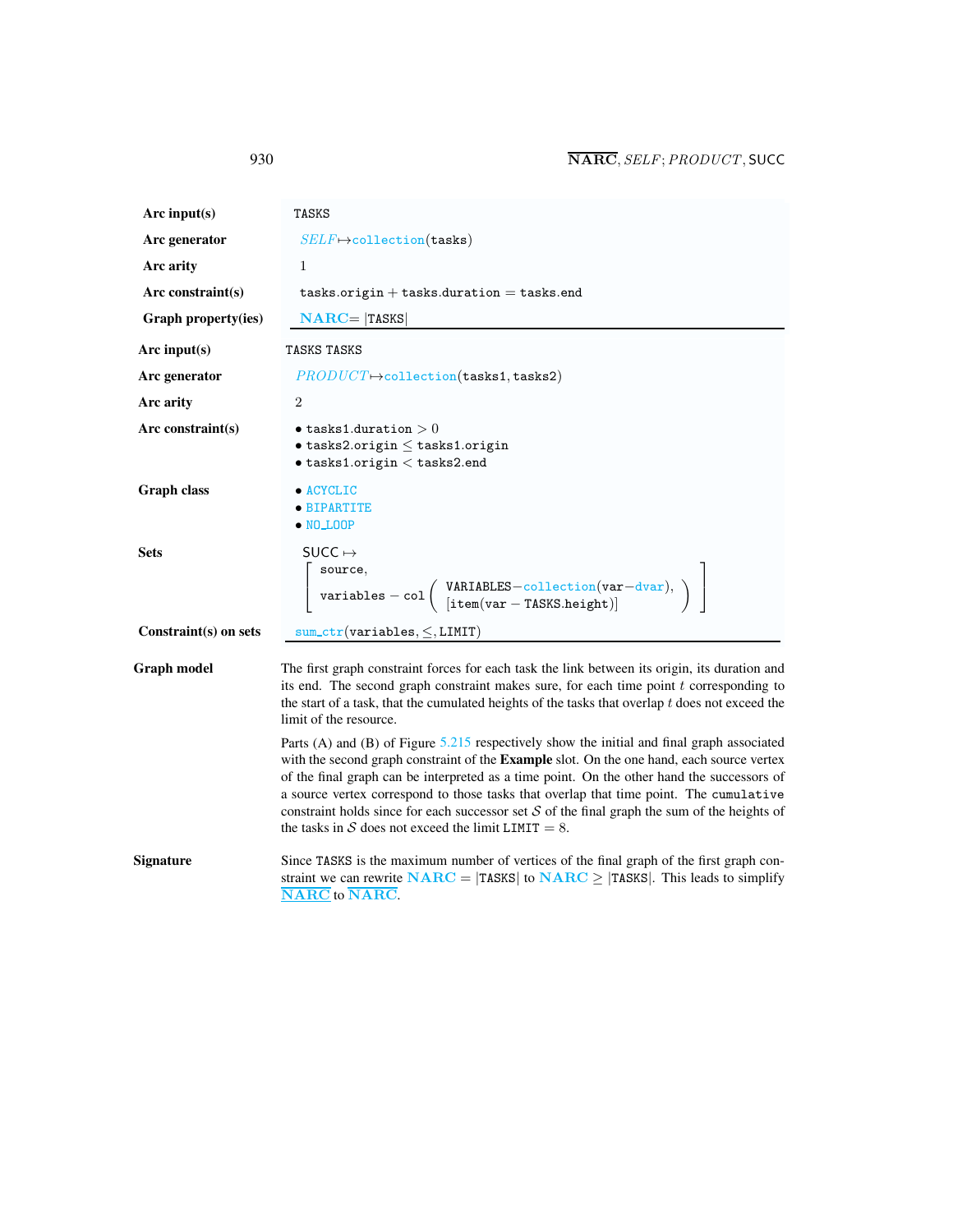

(A)



(B)

<span id="page-7-0"></span>Figure 5.215: Initial and final graph of the cumulative constraint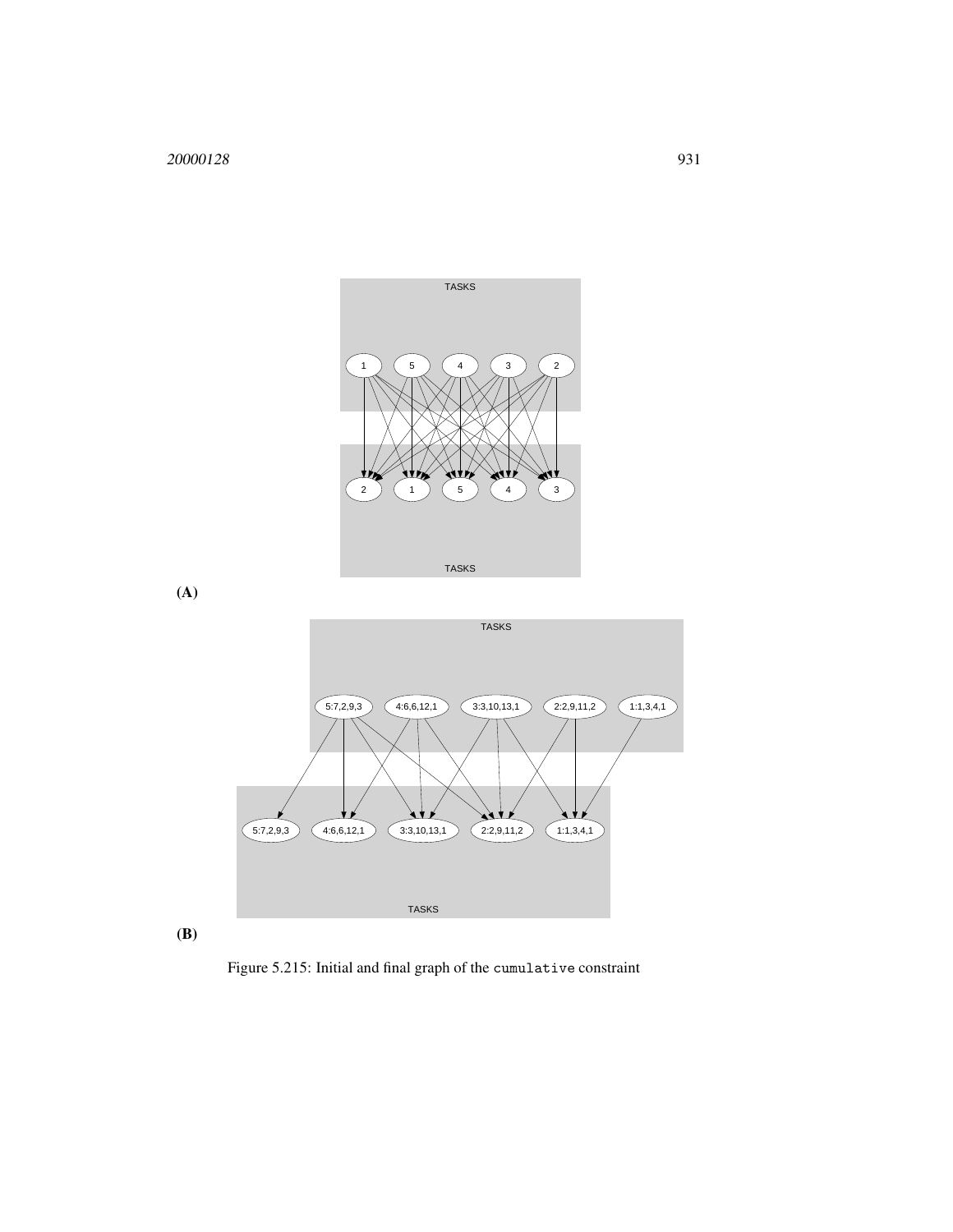<span id="page-8-1"></span>

Automaton Figure [5.96](#page-8-1) depicts the automaton associated with the cumulative constraint. To each item of the collection TASKS corresponds a signature variable  $S_i$  that is equal to 1.

<span id="page-8-0"></span>
$$
\{C[\hspace{.1cm}]\gets 0\} \longrightarrow \hspace{-6pt}\begin{Bmatrix} 1, & C[\texttt{ORI}_i] \gets C[\texttt{ORI}_i] + \texttt{HEIGHT}_i, \\ C[\texttt{END}_i] \gets C[\texttt{END}_i] - \texttt{HEIGHT}_i \end{Bmatrix}
$$
\n
$$
\boxed{\texttt{arith\_sliding}(C, \leq, \texttt{LIMIT})}
$$



**Quiz** 

#### EXERCISE 1 (checking whether a ground instance holds or not)*[a](#page-8-2)*

- A. Does the constraint cumulative( $\langle 1 2 3 3, 2 2 4 2, 4 1 5 1 \rangle$ , 4) hold?
- **B.** Does the constraint cumulative( $\langle 1 2 3 1, 4 1 5 2 \rangle$ , 1) hold?
- C. Does the constraint cumulative( $(1 2 3 0, 1 2 3 4, 4 1 6 1), 4)$ hold?

*<sup>a</sup>*Hint: go back to the definition of cumulative.

#### EXERCISE 2 (finding [a](#page-8-3)ll solutions)<sup>*a*</sup>

<span id="page-8-2"></span>Give all the solutions to the constraint:

 $\sqrt{ }$ J  $\mathcal{L}$  $O_1 \in [1, 9], O_2 \in [1, 9], O_3 \in [1, 9], O_4 \in [1, 9],$  $E_1 \in [1, 8], E_2 \in [1, 8], E_3 \in [1, 8], E_4 \in [1, 8],$ cumulative $(\langle O_1$  1  $E_1$  1,  $O_2$  2  $E_2$  2,  $O_3$  3  $E_3$  5,  $O_4$  4  $E_4$  7 $\rangle$ , 7).

<sup>*a*</sup>Hint: reason first on the two highest tasks and then on the other tasks.

### SOLUTION TO EXERCISE 1

- A. *No, since the first and second tasks overlap at time point* 2 *and use up to* 3 + 2 *resource units which exceeds the resource capacity* 4*.*
- B. *No, since the second task uses* 2 *resource units, while the resource capacity is* 1*.*
- <span id="page-8-3"></span>C. *No, since for the third task the origin plus the duration is different from the end*  $(4 + 1 \neq 6)$ .